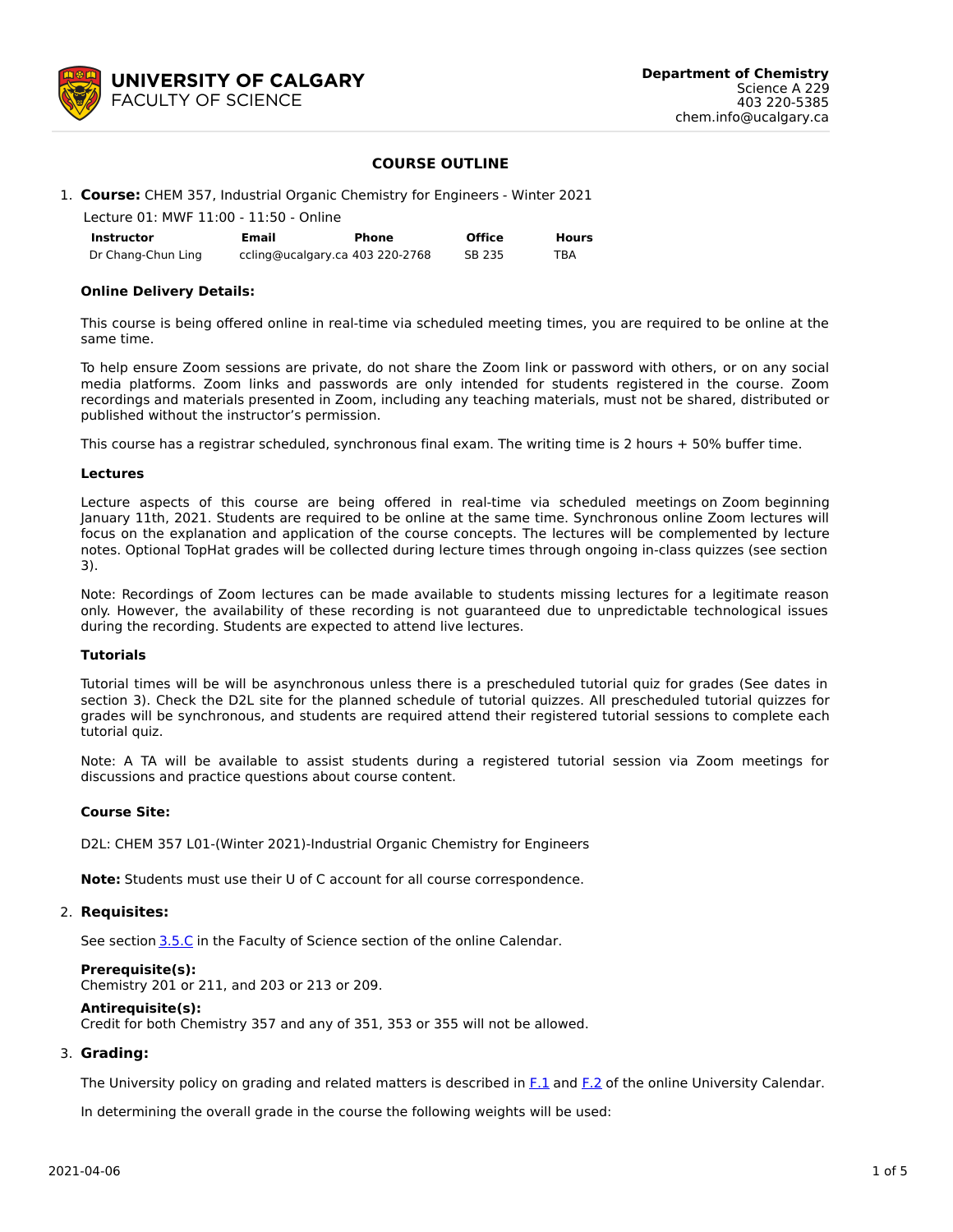| Component(s)           | Weighting % | Date                                                                                                                                                    |
|------------------------|-------------|---------------------------------------------------------------------------------------------------------------------------------------------------------|
| Tutorial quizzes (x 5) | 50          | CAL 357.A1: Feb 01-05, 2021<br>CAL 357.A2: Feb 22-26, 2021<br>CAL 357.A3: Mar 08-12, 2021<br>CAL 357.A4: Mar 22-26, 2021<br>CAL 357.A5: Apr 05-09, 2021 |
| lFinal Exam            | l50         | scheduled by the Registrar                                                                                                                              |

All assessments in this course are **synchronous**. For any synchronous assessment, time will be adjusted for SAS students if needed. As well, accommodations for students facing a significant barrier to writing the assessment during the scheduled time will be done on a case-by-case basis, e.g. different time zones, caregiving responsibilities, ability to secure an appropriate test-taking environment. Students who need accommodation for must contact Dr. Ling at least 14 days in advance of the scheduled assessment.

There are five equally weighted tutorial quizzes scheduled during the week of Feb 01-05 (CAL 357.A1), Feb 22-26 (CAL 357.A2), Mar 08-12 (CAL 357.A3), Mar 22-26 (CAL 357.A4), Apr 05-09 (CAL 357.A5), respectively. Students must complete each tutorial quiz synchronously on Moodle during their registered tutorial time slots . If a tutorial quiz is rescheduled, students will receive at least 14 days notice from D2L. Each tutorial quiz runs for a maximum of 50 minutes (typically 30 minutes questions time and 15 minutes "technology" buffer time).

The classroom participation grade based on TopHat participation during in-class may be used to replace the lowest non-zero tutorial quiz at the end of term.

Each piece of work (reports, assignments, quizzes, midterm exam(s) or final examination) submitted by the student will be assigned a grade. The student's grade for each component listed above will be combined with the indicated weights to produce an overall percentage for the course, which will be used to determine the course letter grade.

The conversion between a percentage grade and letter grade is as follows.

|                           | A.   | ~    | д.<br>- |     |     | ъ.        |         |     |     | D+   |      |
|---------------------------|------|------|---------|-----|-----|-----------|---------|-----|-----|------|------|
| <b>Minimum % Required</b> | 95 % | 90 % | 85 %    | 80% | 75% | 70<br>് % | 65<br>% | 60% | 55% | 50 % | 45 % |

This course will have a final exam that will be scheduled by the Registrar. The Final [Examination](https://www.ucalgary.ca/registrar/exams) Schedule will be published by the Registrar's Office approximately one month after the start of the term. The final exam for this course will be designed to be completed within 2 hours.

The final exam will be administered using an on-line platform. Per section G.5 of the online Academic Calendar, timed final exams administered using an on-line platform, such as D2L, will be available on the platform. Due to the scheduling of the final exams, the additional time will be added to **the end** of the registrar scheduled **synchronous** exam to support students. This way, your exam schedule accurately reflects the **start time** of the exam for any **synchronous** exams. E.g. If a **synchronous** exam is designed for 2 hours and the final exam is scheduled from 9-11am in your student centre, the additional time will be added to the **end** time of the **synchronous** exam. This means that if the exam has a 1 hour buffer time, a synchronous exam would start at 9 am and finish at 12pm. – **updated April 6, 2021**

Students will be expected to understand at every stage the material covered in all components of the course. In order to satisfy the prerequisite requirements (i.e., C-) for further Chemistry courses, a student must achieve a minimum 50% on the Final examination. A grade of D+ or below will result if a student scores below 50% on the final examination.

### 4. **Missed Components Of Term Work:**

The university has suspended the requirement for students to provide evidence for absences. Please do not attend medical clinics for medical notes or Commissioners for Oaths for statutory declarations.

In the event that a student legitimately fails to submit any online assessment on time (e.g. due to illness etc...), please contact the course coordinator, or the course instructor if this course does not have a coordinator to arrange for a re-adjustment of a submission date. Absences not reported within 48 hours will not be accommodated. If an excused absence is approved, then the percentage weight of the legitimately missed assignment could also be pro-rated among the components of the course.

1. A deferred examination will ONLY be provided for the Final Examination for which a student must apply through their student centre.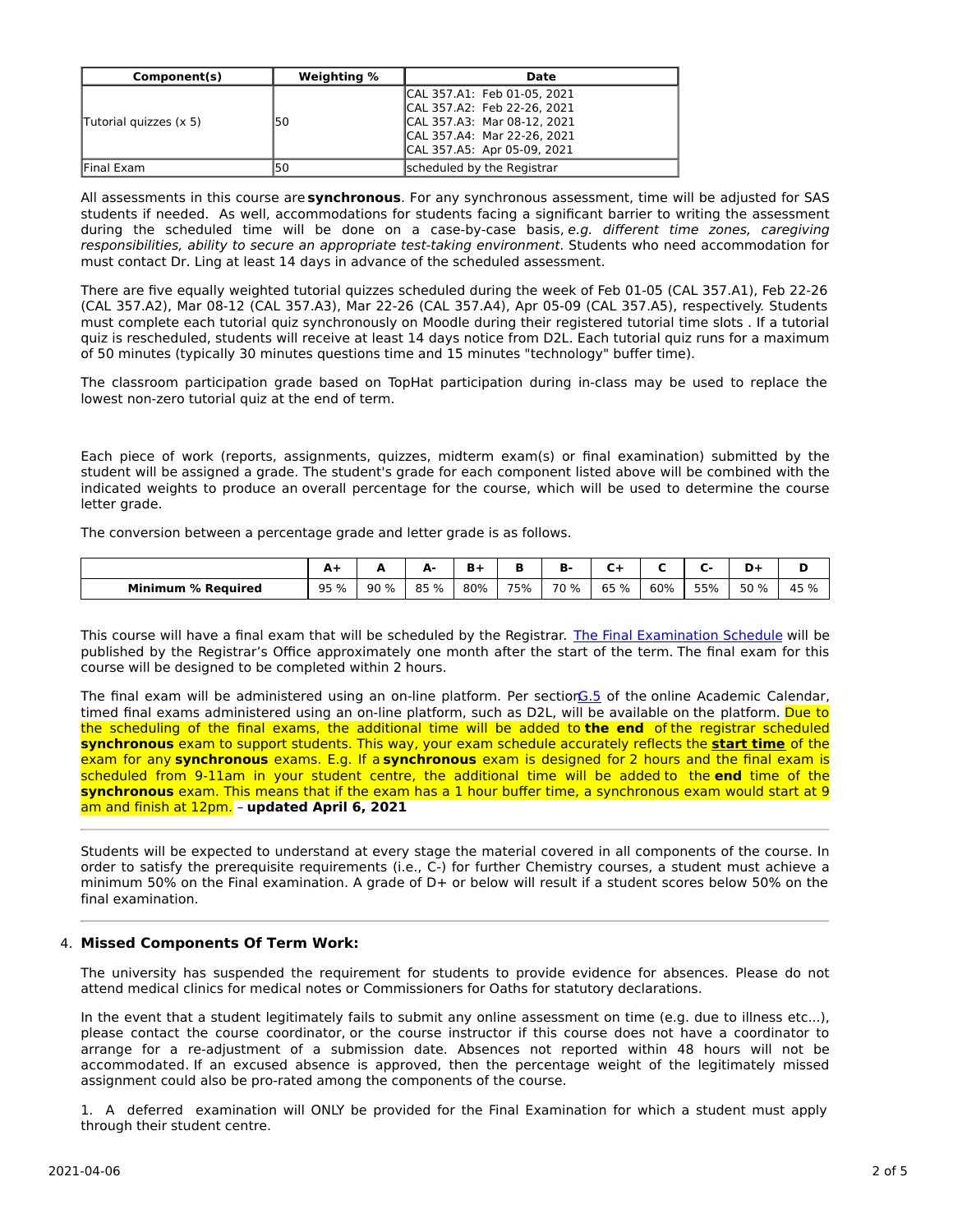2. Absences from any tutorial quizzes must be reported to the course coordinator (Dr. Chang-Chun Ling) within 48 hours via email for an excused absence to be considered. If an excused absence is approved, then you may be provide with an opportunity to make up the missed tutorial quiz. If no notification is provided within the required 48 hour time frame, then a grade of zero will be assigned. If an excused absence is approved then your tutorial grade will be prorated based on your scores in the other tutorial quizzes.

# 5. **Scheduled Out-of-Class Activities:**

There are no scheduled out of class activities for this course.

# 6. **Course Materials:**

## **Suggested Course Materials:**

- Any "Introduction to Organic Chemistry" textbook and accompanying study guide.
- The textbook from CHEM 209 (Chemistry: The Molecular Nature of Matter and Change, 2nd Canadian Ed.. Silberberg et al).
- Molecular Model Kit.

In order to successfully engage in their learning experiences at the University of Calgary, students taking online, remote and blended courses are required to have reliable access to the following technology:

- A computer with a supported operating system, as well as the latest security, and malware updates;
- A current and updated web browser;
- Webcam/Camera (built-in or external);
- Microphone and speaker (built-in or external), or headset with microphone;
- Current antivirus and/or firewall software enabled;
- Stable internet connection.

For more information please refer to the UofC [ELearning](https://elearn.ucalgary.ca/technology-requirements-for-students) online website.

# 7. **Examination Policy:**

All examinations and tutorial quizzes are to be completed **individually, without discussion or collaboration with others.**

In terms of allowed resources, examinations are "open book", which allows access to both on-line and text based resources. However, some types of questions will require answers that stay within the bounds of the course material from the lecture resources and the e-texts; these questions will be clearly indicated in an examination and tutorial quiz.

Students are **NOT permitted** to share or re-post materials from the course, including assignments and exam questions (see 12(d) and 12(i)).

Students should also read the Calendar, [Section](http://www.ucalgary.ca/pubs/calendar/current/g.html) G, on Examinations.

# 8. **Approved Mandatory And Optional Course Supplemental Fees:**

There are no mandatory or optional course supplemental fees for this course.

# 9. **Writing Across The Curriculum Statement:**

For all components of the course, in any written work, the quality of the student's writing (language, spelling, grammar, presentation etc.) can be a factor in the evaluation of the work. See also Section [E.2](http://www.ucalgary.ca/pubs/calendar/current/e-2.html) of the University Calendar.

# 10. **Human Studies Statement:**

Students will not participate as subjects or researchers in human studies.

See also **[Section](http://www.ucalgary.ca/pubs/calendar/current/e-5.html) E.5** of the University Calendar.

# 11. **Reappraisal Of Grades:**

A student wishing a reappraisal, should first attempt to review the graded work with the Course coordinator/instructor or department offering the course. Students with sufficient academic grounds may request a reappraisal. Non-academic grounds are not relevant for grade reappraisals. Students should be aware that the grade being reappraised may be raised, lowered or remain the same. See [Section](http://www.ucalgary.ca/pubs/calendar/current/i-3.html) I.3 of the University Calendar.

a. **Term Work:** The student should present their rationale as effectively and as fully as possible to the Course coordinator/instructor within **ten business days** of either being notified about the mark, or of the item's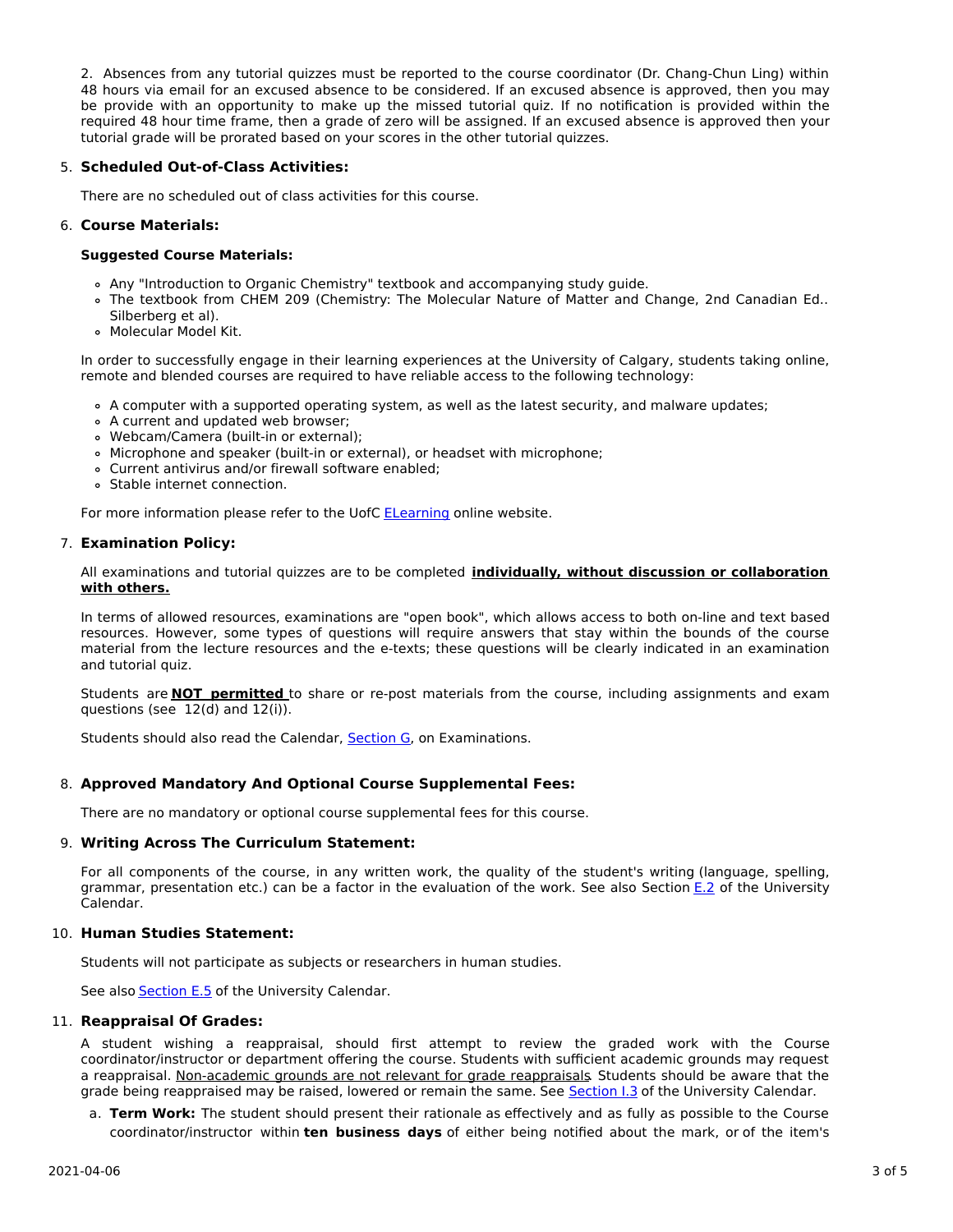return to the class. If the student is not satisfied with the outcome, the student shall submit the Reappraisal of Graded Term work form to the department in which the course is offered within 2 business days of receiving the decision from the instructor. The Department will arrange for a reappraisal of the work within the next ten business days. The reappraisal will only be considered if the student provides a detailed rationale that outlines where and for what reason an error is suspected. See sections  $1.1$  and  $1.2$  of the University Calendar

b. **Final Exam:**The student shall submit the request to Enrolment Services. See [Section](http://www.ucalgary.ca/pubs/calendar/current/i-3.html) I.3 of the University Calendar.

# 12. **Other Important Information For Students:**

- a. **Mental Health** The University of Calgary recognizes the pivotal role that student mental health plays in physical health, social connectedness and academic success, and aspires to create a caring and supportive campus community where individuals can freely talk about mental health and receive supports when needed. We encourage you to explore the mental health resources available throughout the university community, such as counselling, self-help resources, peer support or skills-building available through the SU Wellness Centre (Room 370, MacEwan Student Centre, Mental Health [Services](https://www.ucalgary.ca/wellnesscentre/services/mental-health-services) Website) and the Campus Mental Health Strategy website [\(Mental](http://www.ucalgary.ca/mentalhealth) Health).
- b. **SU Wellness Services:** For more information, see [www.ucalgary.ca/wellnesscentre](http://www.ucalgary.ca/wellnesscentre) or call [403-210-9355.](tel:4032109355)
- c. **Sexual Violence:** The Sexual Violence Support Advocate, Carla Bertsch, can provide confidential support and information regarding sexual violence to all members of the university community. Carla can be reached by email [\(svsa@ucalgary.ca](mailto:svsa@ucalgary.ca)) or phone at [403-220-2208](tel:4032202208). The complete University of Calgary policy on sexual violence can be viewed at [\(https://www.ucalgary.ca/policies/files/policies/sexual-violence-policy.pdf\)](https://www.ucalgary.ca/policies/files/policies/sexual-violence-policy.pdf)
- d. **Misconduct:** Academic integrity is the foundation of the development and acquisition of knowledge and is based on values of honesty, trust, responsibility, and respect. We expect members of our community to act with integrity. Research integrity, ethics, and principles of conduct are key to academic integrity. Members of our campus community are required to abide by our institutional Code of [Conduct](https://www.ucalgary.ca/policies/files/policies/code-of-conduct.pdf) and promote academic integrity in upholding the University of Calgary's reputation of excellence. Some examples of academic misconduct include but are not limited to: posting course material to online platforms or file sharing without the course instructor's consent; submitting or presenting work as if it were the student's own work; submitting or presenting work in one course which has also been submitted in another course without the instructor's permission; borrowing experimental values from others without the instructor's approval; falsification/fabrication of experimental values in a report. Please read the following to inform yourself more on academic integrity:

Student [Handbook](https://www.ucalgary.ca/live-uc-ucalgary-site/sites/default/files/teams/9/AI-Student-handbook-1.pdf) on Academic Integrity Student Academic Misconduct [Policy](https://ucalgary.ca/policies/files/policies/student-academic-misconduct-policy.pdf) and [Procedure](https://ucalgary.ca/policies/files/policies/student-academic-misconduct-procedure.pdf) [Research](https://www.ucalgary.ca/policies/files/policies/research-integrity.pdf) Integrity Policy

Additional information is available on the Student Success Centre [Academic](https://ucalgary.ca/student-services/student-success/learning/academic-integrity) Integrity page

e. **Academic Accommodation Policy:** Students needing an accommodation because of a disability or medical condition should contact Student Accessibility Services in accordance with the procedure for accommodations for students with disabilities available at [procedure-for-accommodations-for-students-with](http://www.ucalgary.ca/policies/files/policies/procedure-for-accommodations-for-students-with-disabilities_0.pdf)disabilities.pdf.

Students needing an accommodation in relation to their coursework or to fulfill requirements for a graduate degree, based on a protected ground other than disability, should communicate this need, preferably in writing, to the Associate Head of the Department of Chemistry, Dr. Yuen-Ying Carpenter by email ahugchem@ucalgary.ca or phone 403-220-6908. Religious accommodation requests relating to class, test or exam scheduling or absences must be submitted no later than **14 days** prior to the date in question. See [Section](http://www.ucalgary.ca/pubs/calendar/current/e-4.html) E.4 of the University Calendar.

- f. **Freedom of Information and Privacy:** This course is conducted in accordance with the Freedom of Information and Protection of Privacy Act (FOIPP). Students should identify themselves on all written work by placing their name on the front page and their ID number on each subsequent page. For more information, see Legal [Services](http://www.ucalgary.ca/legalservices/foip) website.
- g. **Student Union Information:** VP [Academic](http://www.su.ucalgary.ca/contact), Phone: [403-220-3911](tel:4032203911) Email: [suvpaca@ucalgary.ca](mailto:suvpaca@ucalgary.ca). SU Faculty Rep., Phone: [403-220-3913](tel:4032203913) Email: [sciencerep@su.ucalgary.ca](mailto:sciencerep@su.ucalgary.ca). Student [Ombudsman](https://www.ucalgary.ca/ombuds/), Email: [ombuds@ucalgary.ca](mailto:%20ombuds@ucalgary.ca).
- h. **Surveys:** At the University of Calgary, feedback through the Universal Student Ratings of Instruction [\(USRI](http://www.ucalgary.ca/usri))